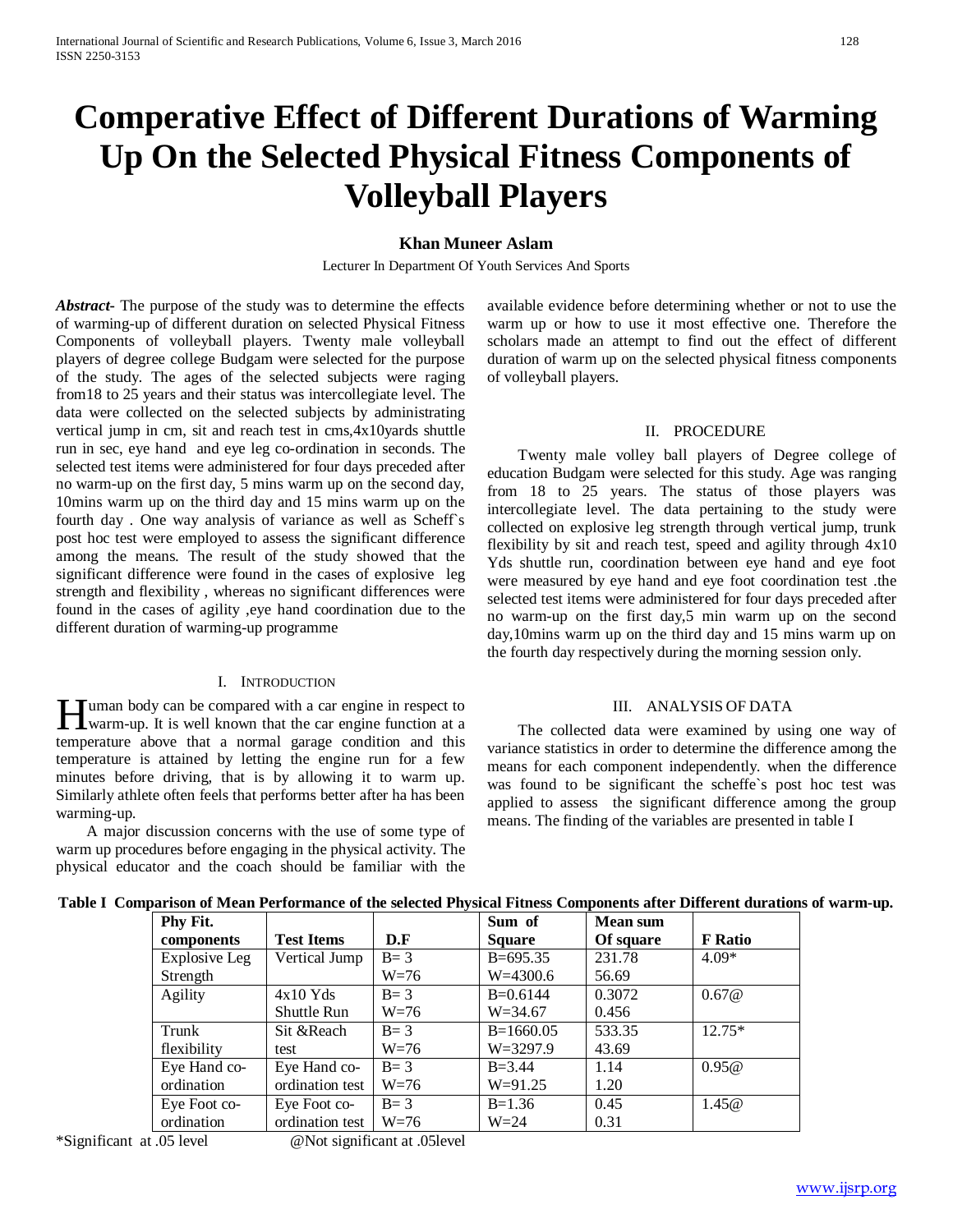An examination of table I reveals that there are significant difference in the means of vertical jump (F=4.09) and sit and reach test performance (F=12.75), whereas. no significant differences are found in the mean performance of 4x10 Yds shuttle run ( $F=0.67$ ), Eye hand co-ordination ( $F=1.45$ ) of the selected subjects. As the difference was found significant by one way analysis of variance, the Sheffe`s post hoc test was applied to assess the significant difference between the paired mean are shown on table II  $(a)(b)$ 

**Table II (a)(b) Paired Mean Difference for Vertical jump Performance**

| After No | After 5 min | After 10 min | After 15 min | M.D    | C.D  |
|----------|-------------|--------------|--------------|--------|------|
| warm-up  | warm-up     | warm-up      | warm-up      |        |      |
| 48.15    | 50.65       |              |              | 2.5    | 4.74 |
| 48.15    |             | 52.92        |              | $4.8*$ | 4.74 |
| 48.15    |             |              | 56.15        | $8.0*$ | 4.74 |
|          | 50.65       | 52.92        |              | 2.3    | 4.74 |
|          | 50.65       |              | 56.15        | $5.5*$ | 4.74 |
|          |             | 52.92        | 56.15        | 3.2    | 4.74 |

\*Significant at 0.05 Level of confidence

**Table II (a)(b) Paired Mean Difference for Sit and Reach test Performance**

| After No warm- | After 5 min | After 10 min | After 15 min | M.D     | C.D  |
|----------------|-------------|--------------|--------------|---------|------|
| up             | warm-up     | warm-up      | warm-up      |         |      |
| 15.85          | 18.19       |              |              | 2.34    | 8.65 |
| 15.85          |             | 23.5         |              | 7.67    | 8.65 |
| 15.85          |             |              | 27.85        | 12.00*  | 8.65 |
|                | 18.19       | 23.5         |              | 5.31    | 8.65 |
|                | 18.19       |              | 27.85        | $9.66*$ | 8.65 |
|                |             | 23.5         | 27.85        | 4.35    | 8.65 |

\*Significant at 0.05 Level of confidence

#### IV. FINDINGS

It is learnt from Table  $II(a)(b)$  that superior performance shown by the subjects in the vertical jump as well as sit and reach test performance after 15 min of warm-up exercises while compared with the no warm up as well as after 5 min warm-up.

Both the tables further reveal that the highest performance are exhibited due to 15 min warm-up, followed by 10 min warm-up, followed by the5 min warm-up and followed by the no warm –up performance. Different mean values are depicted on the figure 1 & 2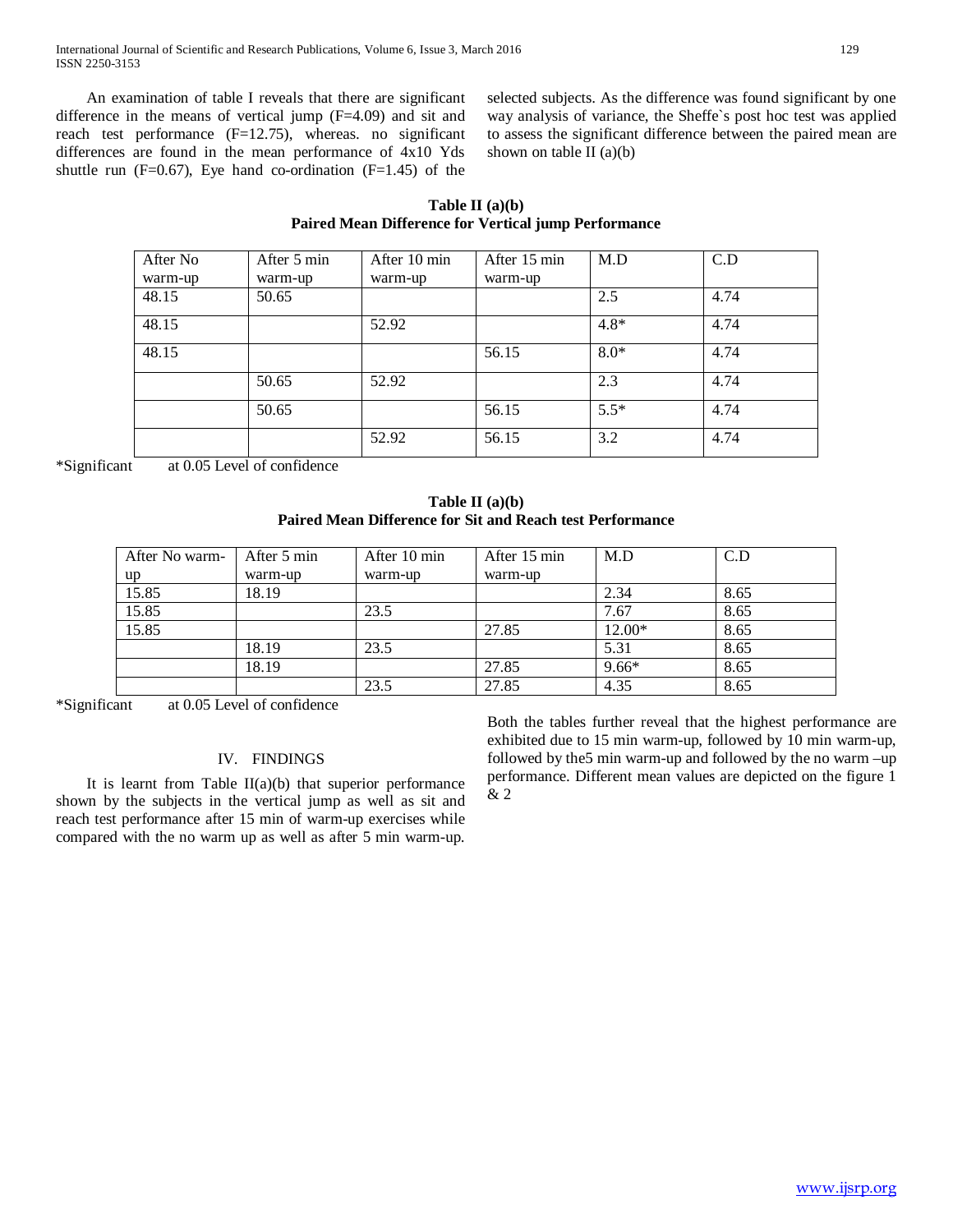**Fig-I Mean Difference For vertical jump**



**Fig 2 Mean Difference For Sit and Reach test performance**



#### V. DISCUSSION OF FINDING

 The finding of this study reveals that the better performance shown by the players after 15 min duration of warm-up followed by the10 min duration of warm-up, followed by 5 min duration of warm-up and least performance was shown by no warm-up in the case of explosive leg strength and trunk flexibility. It may be because of warm up increases the local temperature of the muscles which in turn increases the muscle excitability,

 Speed and reaction time at the same time decreases the duration of action patented in the muscles and also supplies oxygenated blood to the muscle fibers which activates the muscle fibers to execute explosive strength of the legs. The flexibility of the trunk improves with the warm-up may be due to the development of muscle tone, excitability, appropriate secretion of synovial fluid and increases joint mobility.

#### **REFERENCES**

- [1] Johnson Barray .L. and Nelson Jack .K. Practical Measurement For Evaluation in Physical education, 3rd-Edu., Minnestro Burges Publishing Company 1969
- [2] Kansal D.K., Test and Measurement in sports and physical Education, New Delhi D.V.S. Publications 1996
- [3] Skubic Vera and Hoolingkins Jean. ".Effect of warm-up Activities on speed, strength and Accuracy", Research Quarterly, 28, March 1953